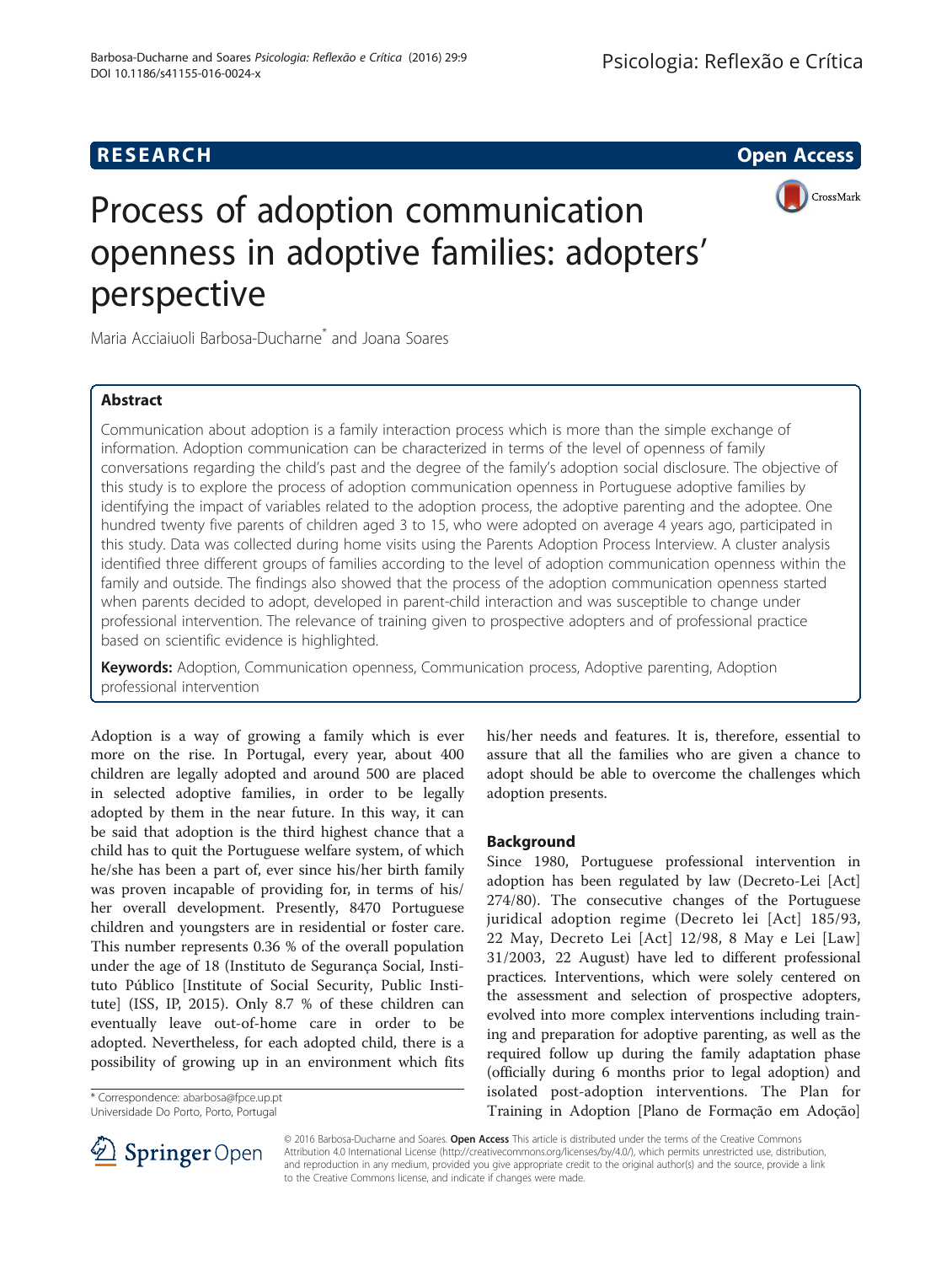for prospective adopters started being systematically implemented in 2010 (Departamento de Desenvolvimento Social e Programas [Department of Programmes and Social Development] do ISS, IP, 2014). The training for adoptive parenting which has been provided for adopters in six small group sessions prior to the child's arrival, aims to reflect the specific needs surface along the adoption process. These needs relate to the definition of a realistic adoption project. The training for adoptive parenting works on the adopters' motivations and decision-making, as well as, the development of a secure attachment to the child and the boost of an open family adoption communication. This structured training, according to guidelines common to all national adoption agencies, shares all the goals that Sequeira and Stella [\(2014](#page-8-0)) specify for Brazilian Groups for Adoption Support [Grupos de Apoio à Adoção], namely the development of positive parenting.

In fact, professional intervention has evolved across the years and has become obvious in the new law on the juridical adoption statute which was primarily approved a while ago (Presidência do Conselho de Ministros [Board for the Council of Ministers]). This legal bill acknowledges the compulsory natures of adopters' training, proposes listening to the child's voice and his/her adoption preparation, besides recommending public post-adoption services both for children and parents.

Even though the Portuguese law on adoption is relatively progressive in relation to Children's Rights, adoption is still socially discriminated as the second best option of having children. Genetics and the bloodline itself are considered the priority regarding family bonds and it is common to single out adopted children from biological ones. An intergenerational study including grandparents, parents and children within the same family, supplied different notions of adoption. Grandparents found it difficult to acknowledge adoption specificities and rated the bloodline more highly [\(Barbosa-Ducharne](#page-7-0) [& Barroso, 2012\)](#page-7-0). Furthermore, grandchildren, children and adolescents, reported situations in which they felt differential and discriminative treatment as adoptees, both within the extended family, and in other social contexts. As stated by Merçon-Vargas et al. [\(2014](#page-8-0)), the social principles and beliefs about adoption influence the adoption process and the meaning it has for adopters. Considering adoption in Brazil, Maux and Dutra ([2010](#page-8-0)) refer a social image rooted in a bloodline culture deeply connected to a troublesome view of the adoptee and the consequent secrecy of adoption, including the myths and fears related to adoption disclosure and communication.

Current international research on adoption (cf. Palacios & Brodzinsky, [2010](#page-8-0) for a complete review) opens way for a completely different attitude in this respect. Adoption has been acknowledged as a successful

natural intervention for children who have suffered early adversity, thus, allowing for total or partial developmental recovery (van IJzendoorn & Juffer, [2006](#page-8-0)). Likewise, the quality of the adoptive family's experiences is a key factor in this recovery (Juffer et al., [2011\)](#page-8-0) and adoption communication is essential to specific adoptive family dynamics (Brodzinsky, [2005](#page-7-0)).

Adoption communication evolves along the family lifespan and is crosswise to all adoptive families, notwithstanding the age of the adoptee's placement. Adoption must be revealed to adoptees who were adopted as infants or toddlers. Also, later adoptions require close-knit family communication about the child's recollections, in order to allow for the child's understanding and meaningfulness (Palacios, [2010](#page-8-0)). Howe and Feast ([2003\)](#page-8-0) pointed out that parent-child communication was more difficult in later adoptions than in earlier ones.

It is well known that the adoption communication process should begin as early as possible after the child's arrival, or rather, at 2 to 4 years of age when the child was adopted as an infant (Brodzinsky et al. [1984;](#page-7-0) MacIntyre, [1990\)](#page-8-0). The adoption story, which is initially quite simple, becomes more and more complex and thorough according to the child's cognitive and emotional skills (Brodzinsky, [2011](#page-7-0); Brodzinsky et al., [1984](#page-7-0)). The adoption concept is abstract and refers to a social entity. As the child has an opportunity to experience or talk about adoption, he/she will gradually construct a more complex conception of what it is (Barbosa-Ducharne et al. [2011\)](#page-7-0).

Wrobel et al. ([2003](#page-8-0)) propose a theoretical descriptive model of the development of adoption communication within the family. According to this same model, the adoption communication process develops along three different phases. As such, adoption communication evolves from a phase in which the adopters give their children unsolicited information and control the quantity and quality of the information that is shared. In the next phase, adopters answer to the child's curiosity, which focuses on different aspects, according to the child's development. In the third phase, the adoptee takes on control of the information which he/she considers necessary. At this stage, the child is proactive in satisfying his/her own curiosity. The openness of the shared communication in each phase is different from family to family (Barbosa-Ducharne et al. [2015](#page-7-0)).

Kirk ([1964\)](#page-8-0) first identified two family patterns which differ according to the recognition of the adoption specificities, highlighting the relevance of open communication between adopters and adoptees. Parents who rejected adoptive family specificities avoided talking about the adoptees' origins and showed less empathy towards the child's birth family. Parents who acknowledged the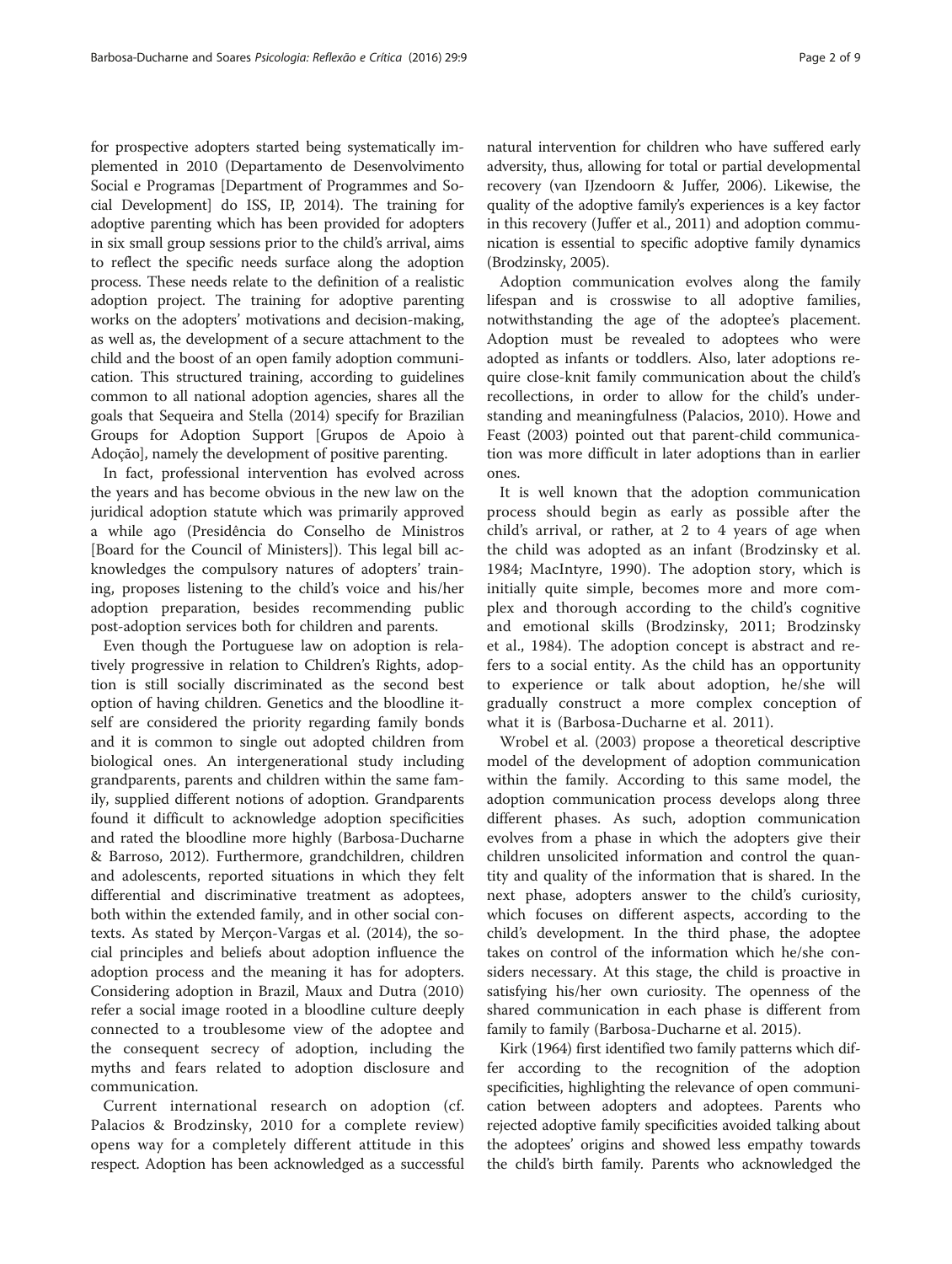adoption specificities accepted the adoptee's connection with both families, and empathised more with his/her birth family. This last family pattern predicted a more positive family dynamic. Later on, Brodzinsky [\(1990](#page-7-0)) showed that some parents exaggerated in acknowledging the adoption specificities by insisting on the differences specially when facing conflicts. In these cases, the message that was put across focused on the adoptive status as a problem for the family (Palacios & Sanchez-Sandoval, [2005\)](#page-8-0). Thus, parents' attitudes should vary across different moments of the family lifespan. Sometimes, it is necessary to reject or minimise the adoption specificities, while in other situations, it is better to acknowledge the existing differences (Brodzinsky [1990\)](#page-7-0).

In 2005, Brodzinsky defined the openness of adoption communication as "a willingness on the part of individuals to consider the meaning of adoption in their lives, to share that meaning with others, to explore adoption related issues in the context of family life, to acknowledge and support the child's dual connection to two families" (p.149). Later on, he (Brodzinsky, [2006](#page-7-0), [2011](#page-7-0)) and other authors (e.g. Grotevant et al. [2005](#page-7-0); Le Mare & Audet, [2011\)](#page-8-0) elaborated on this concept as well. Adoption openness communication is not simply the exchange of information but rather that of adoption related affective attunement, sharing, acceptance, emotional expression and coconstruction of meanings (Brodzinsky, [2005](#page-7-0), [2006\)](#page-7-0). The degree of openness of adoption communication is a result of reciprocal influences between parents and children. Nevertheless, following a developmental perspective, it is supposed that the parents' attitudes and behaviours create the initial context which promotes the subsequent openness on behalf of the child (Le Mare & Audet, [2011](#page-8-0)). In this way, adoption communication openness is not a static characteristic of the family but rather a dynamic one, which can be developed in the parentchild interaction.

The available empirical evidence confirms the hypothesis that more open communication patterns are, both, associated to higher satisfaction regarding adoption (Howe & Feast, [2003\)](#page-8-0) and adoption communication (Wydra et al. [2012](#page-8-0)). These same communication patterns also promote more confidence in adopters (Kohler et al. [2002](#page-8-0)) and are related to secure attachment to adoptive parents (Farr et al. [2014\)](#page-7-0), as well as a stronger psychological adjustment of adopted adolescents and adults (Grotevant et al. [2011](#page-7-0); Levy-Shiff, [2001\)](#page-8-0). Adopted children and adolescents, within these more open communication patterns, also show more psychological adjustment and self-esteem [\(Barbosa-Ducharne et al. 2012](#page-7-0); Brodzinsky, [2006;](#page-7-0) Hawkins et al., [2007](#page-8-0); Neil, [2009](#page-8-0)).

Further to the adoption communication openness within the family, it is also important to disclose adoption to the outside world. Even though there is scarce evidence on this subject, the openness to the outside world can contribute to a society in which family diversity will be more accepted and in which the adopted child will feel like "a normal human being belonging to human diversity" (Palacios, [2012,](#page-8-0) p. 89).

The present exploratory study aims to characterise the communication openness process, following the parents' perspective, within and outside the family, by identifying adoption communication patterns and analysing the impact of the variables related to the adoption process, the adoptive parenting and the adoptee. A better knowledge of the factors involved in the development of adoption communication openness will bring solid scientific basis to professional practices, both in the preparation for adoptive parenting, as well as in post adoption follow up.

#### Method

#### Participants

One hundred and twenty-five adoptive parents participated in this study, 95 mothers and 30 fathers, mutually independent of one other. They were aged between 31 and 59 years old  $(M = 43.58, SD = 5.34)$  and their schooling was 13.28 years, on average  $(SD = 4.58, \text{ range } 4-22)$ . The participant parents adopted 125 children (76 boys and 49 girls), when they were 0 to 12 years old  $(M = 3.45,$  $SD = 2.42$ ). These children, aged 3 to 15 years ( $M = 8.02$ ,  $SD = 2.98$ ) were in the adoptive family for 4.58 years on average  $(SD = 2.42, \text{ range } 0.5-12.5)$ . All these children had a past of adversity and were domestically adopted from 1998 to 2009, through the Portuguese Welfare System.

#### Instrument and measures

Parents' Interview on the Adoption Process [Entrevista sobre o Processo de Adoção (EPA)]. The Portuguese EPA (Palacios et al., [2013\)](#page-8-0) is a semi-structured interview, composed of 124 questions. This interview followed the adoption process itself, covering different adoption themes, namely the reasons and processes of adoption decision making; the waiting period; the child's proposal and information regarding the child's past; the transition into the adoptive family; the child's arrival at the adoptive home; the child's adaptation and development; the child placed within the adoptive family; the communication about adoption; the adoption social disclosure; the attitudes towards adoption and the future and self-evaluation of adoption. The interview included open-ended questions ("How did you tell the child that he/she had been adopted?"), Yes-No questions ("Have you ever spoken to him/her about being adopted?") and 4-point Likert scale questions ("If you had to evaluate the way you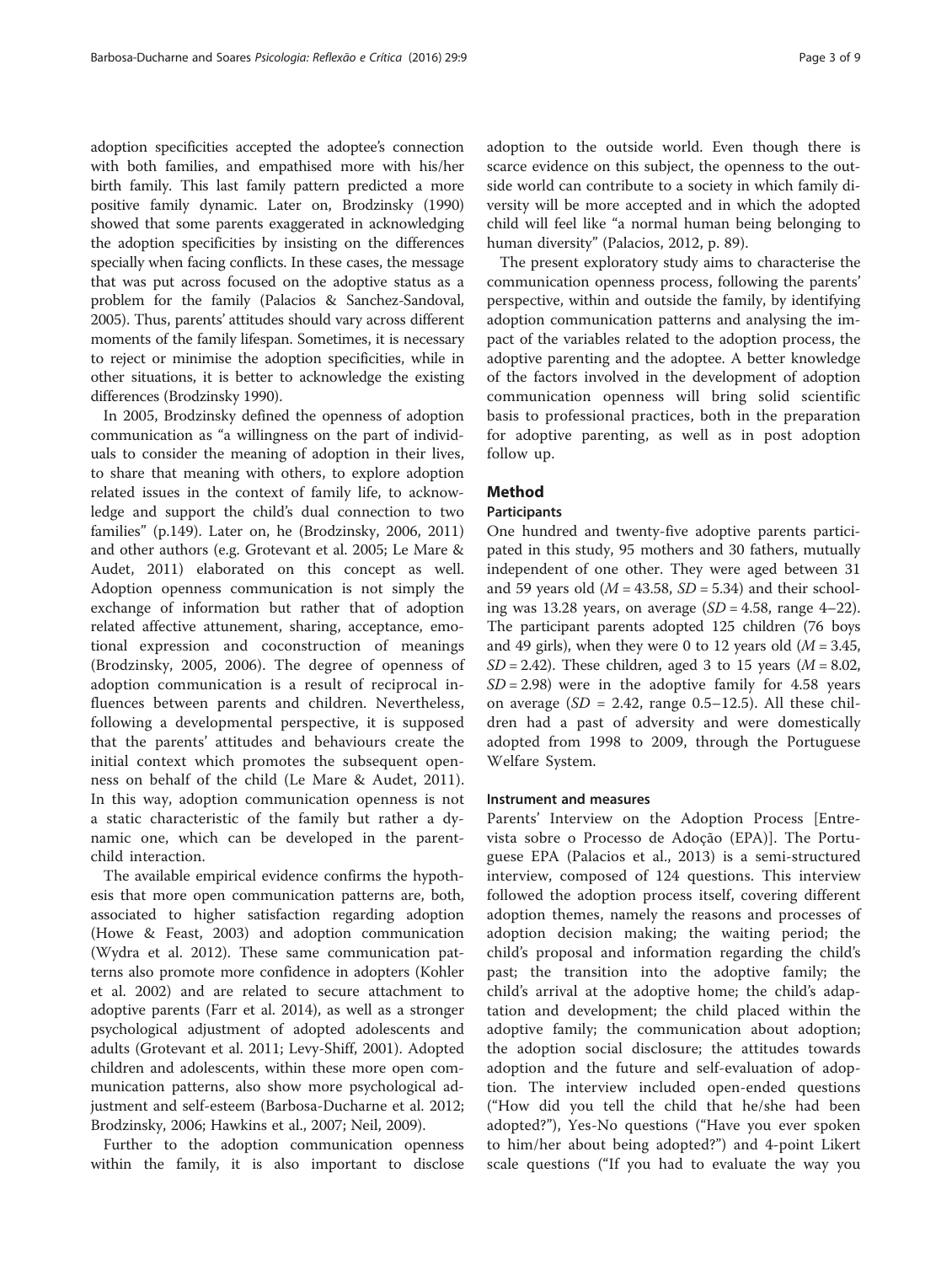dealt with this situation, would you say that you feel…" – level of satisfaction). The variables related to the adoption decision making process and adoption communication, such as frequency and openness in communication, parents' behaviours, emotions and ideas regarding adoption communication and child's adoption communication behaviours were measured by specific EPA interview questions. A new variable was computed in order to calculate the time period from the child's placement to the first communication/ revelation about adoption. This variable - communication timing – was gauged by calculating the difference between the child's age in the first communication/revelation and the child's age at placement (Timing = Age at revelation - Age at placement). In this calculus the variable related to age of placement was recoded by considering 2.5 years of age for all the children who were adopted prior to this time, because it is highly recommended to begin the adoption communication process at this age (e.g. Brodzinsky et al., [1984\)](#page-7-0). The higher the communication timing, the longer was the time period until the first adoption communication within the adoptive family.

#### Procedures

#### Sample selection

This study is part of the IPA Project – Research on the Adoption Process: Parents' and Children's Perspectives [Investigação sobre o Processo de Adoção: Perspetiva de Pais e Filhos], which was approved by the University's Ethics Committee. For this project participant families were selected according to: (1) adoptive families whose legal adoption was more than half a year ago, i.e. the adoptee had been part of the family for at least a year, because in Portugal legal adoption is only considered after at least 6 months of life in common, and (2) families with adoptees between the ages of 3 and 15. All participant families in this Project are included in this study. Bearing in mind the ethical code of confidentiality ruling adoptive families, the first contact asking for cooperation was made by the adoption professionals in public agencies who had been responsible for the family file. All eligible families who were invited and voluntary agreed to participate were included in study.

#### Data collection

The interviews were held at home by qualified adoption researchers. The parents were previously asked to give their written consent. The interview lasted for 95.71 minuts, on average  $(SD = 28.51$ , range 45–180), and was aimed at the parent who considered him/herself closest to the child.

#### Data analysis

The data were analysed quantitatively by using descriptive statistical analysis, variance analysis (test post hoc of Turkey) and cluster analysis. In order to identify missing values, outliers, the normality of the distributions and the homogeneity of the variances, an exploratory analysis was previously made. To define the clusters, a mixed hierarchical and non hierarchical (K-means) procedure was used and the similarity of the participants was measured by Euclidean distance. Because this distance is considered sensitive to the scale measure of the variables, standardized variables were therefore used. By using the hierarchical method, the centroids were identified and the ideal number of clusters was explored to define the clusters by the non-hierarchical procedure.

#### Results

#### Adoption communication: descriptive analysis

Seventy-nine percent of the participants  $(n = 99)$  had spoken to their children about adoption. Nevertheless, in 26 families none of the children knew about their adoption. A significant difference,  $t(123) = 4.11$ ,  $p < .001$ ,  $d = 0.93, 95 %$  CI [1.32, 3.77], was found between the average age of the children who already knew about their adoption ( $M = 8.55$ ,  $SD = 2.86$ , ranging from 3 to 15 years) and those who did not know  $(M = 6.00,$  $SD = 2.62$ , ranging from 3 to 13 years). Regarding the 99 children who knew they were adopted, the first family communication was the revelation of adoption, in 69 % of the cases ( $n = 68$ ), and had happened before the age of six, on average. The rest of the children were adopted at an age in which they were already aware of their situation and the first family communication focused on different topics related to their past history/story and the adoption itself. Table 1 presents the frequency of the family communication about adoption as being relatively low. Parents did not speak much about adoption and children asked very few questions. Nevertheless, outside the family there was more openness and the topic was discussed at school, with friends and neighbours. The communication timing was considered overdue, since it was, on average, beyond 2 years.

| <b>Table 1</b> Adoption Communication: Descriptive analysis |  |
|-------------------------------------------------------------|--|
|-------------------------------------------------------------|--|

|                                                        | М    | SD   | Min.     | Max  |
|--------------------------------------------------------|------|------|----------|------|
| Child's age at first communication                     | 5.85 | 242  | 25       | 12.5 |
| Communication timing (years)                           | 2.38 | 207  | 0        | 9.5  |
| Frequency of the parents' communication                | 157  | 1.02 | $\Omega$ | 3    |
| Frequency of the child's questioning                   | 1.19 | O 98 | 0        | ζ    |
| Frequency of parent-child<br>communicative interaction | 138  | 0.92 | 0        | ζ    |
| Adoption social disclosure                             | 316  | 067  |          | 4    |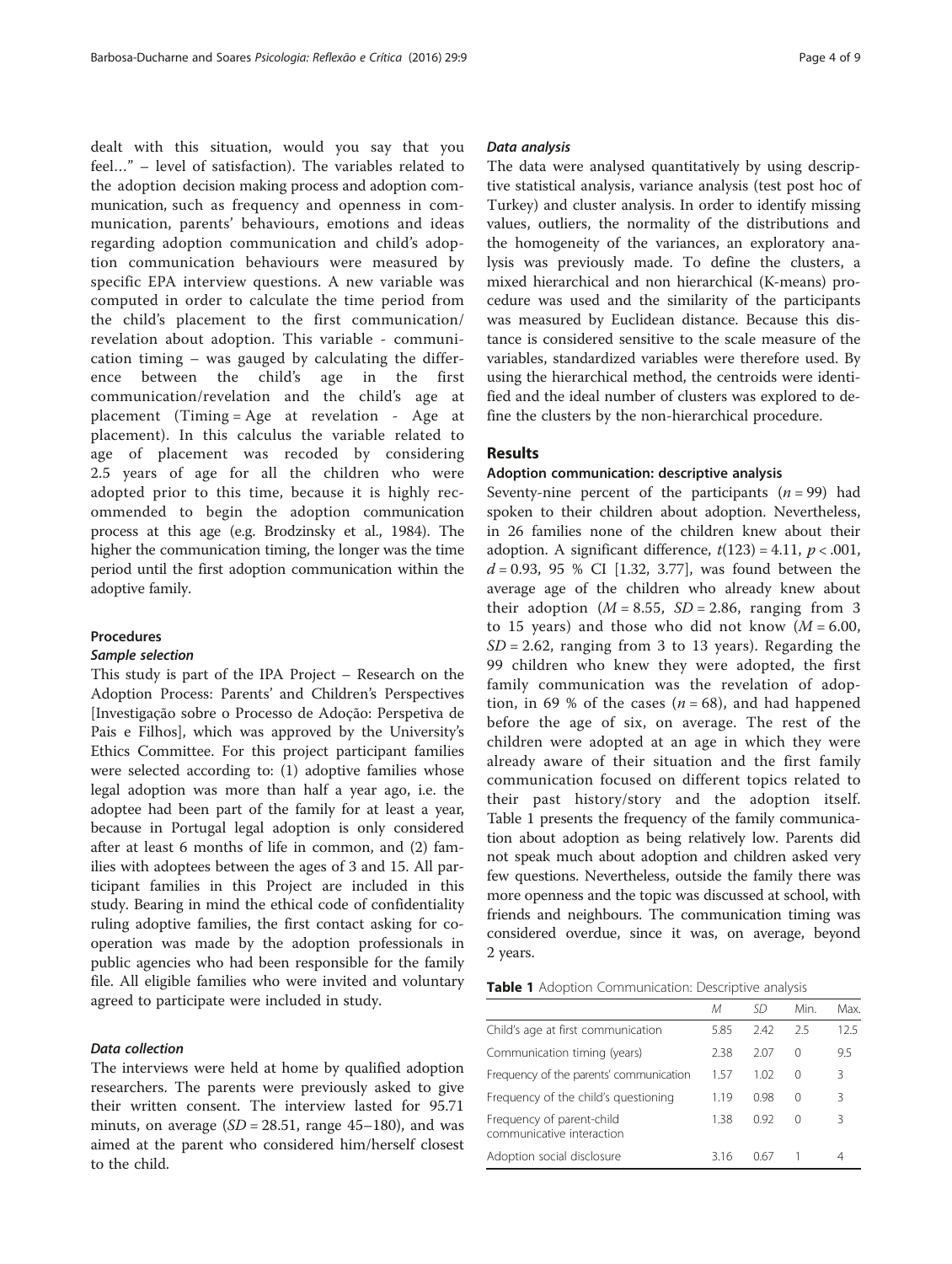#### Adoption communication: clusters analysis

Three clusters were identified, considering three variables related to adoption communication, namely, communication timing, frequency of parent-child communicative interaction and social disclosure of adoption. The means of these variables were compared in the three clusters by using a one way analysis of variance (see Table 2). The three clusters showed significant differences in the three communication variables, with a moderate effect size (Cohen, [1988\)](#page-7-0). Thus, the three clusters were composed of three types of families according to the level of adoption communication openness. Cluster 1 included families with a notably delayed communication timing, a markedly closed intrafamily communication, which was almost inexistent, and medium levels of social disclosure. Families belonging to Cluster 1 were, therefore, significantly different from those within Clusters 2 and 3. The families belonging to Cluster 2 showed a significantly more open and timely adoption communication, both within the family and the outside world, when compared to the families in Cluster 1. Cluster 3 was composed of the families who were the most open, within and out of the family, and whose communication timing was more timely, yet not significantly different from Cluster 2.

#### Openness communication and adoption process

The three clusters were significantly different regarding some variables related to the adoption process. The easiness of decision making about adoption (evaluated on a 4-point Likert scale) was significantly different in the three groups,  $F(2, 122) = 3.00$ ,  $p = .049$ ,  $\eta^2 = 0.05$ . Cluster 1, showing closed and delayed communication, presented lower values of easiness in decision-making,  $(M = 2.78$ ,  $SD = 0.87$ ,  $n = 32$ ), followed by Cluster 2 ( $M = 3.00$ ,  $SD = 0.66$ ,  $n = 51$ ) and Cluster 3 ( $M = 3.19$ ,  $SD = 0.63$ ,  $n = 42$ ), which revealed a more open and timely adoption communication. There are significant statistical differences between Cluster 1 and Cluster 3, 95 % CI [-0.81, -0.01],  $p = .042$ . These same differences were also found regarding the adopters' awaiting time for adoption,  $F(2, 122) = 3.21$ ,  $p = .044$ ,  $\eta^2 = 0.05$ . Participants belonging to Cluster 1 waited longer for the child ( $M = 3.52$ ,  $SD = 1.61$ ,  $n = 32$ ), followed by participants in Cluster 2 ( $M = 3.08$ ,  $SD = 1.76$ ,  $n = 51$ ) and Cluster 3 ( $M = 2.49$ ,  $SD = 1.86$ ,  $n = 42$ ), which was significantly different from Cluster 1, 95 % CI [-2.00,  $-0.05$ ],  $p = .037$ .

There was a significant association between the spouse's reaction to the adoption decision (assessed by means of a nominal variable with three categories: comply, accept or hesitate) and the three clusters,  $\chi^2(4) = 9.86$ ,  $p = .043$ ,  $V = 0.26$ . The spouses who complied belonged essentially to Cluster 3, who showed more open communication. The spouses who accepted the adoption project proposed by his/her partner were found in Clusters 1 and 2. Spouses who hesitated were mainly in Cluster 1, whose adoption communication was closed and delayed. In this cluster there were also more participants who considered forsaking the adoption, during the awaiting period. In Clusters 2 and 3 there were more participants, than those expected, who did not consider interrupting the adoption process,  $\chi^2(2) = 6.16$ ,  $p = .046$ ,  $V = 0.22$ .

The support and counselling, about adoption communication, provided by professionals to prospective adopters during the adoption process, were also associated to the clusters,  $\chi^2(6) = 14.25$ ,  $p = .027$ ,  $V = 0.25$ . The participants who were given concrete strategical indications about adoption communication were mainly found in Cluster 3, whereas those who were given simple recommendations mostly belonged to Cluster 2.

#### Communication openness and parenting

Table [3](#page-5-0) presents parenting variables related to adoption communication behaviours, feelings towards adoption communication and adoption communication beliefs and cognitions, according to the three clusters. In terms of behaviours, the frequency of communication with the spouse about problems was higher in Cluster 3, which was significantly different from Cluster 1. In relation to feelings, Cluster 2 and Cluster 3 are significantly different, seeing that the parents in Cluster 3 spoke more easily about the child's origins and showed more positive feelings towards the child's birth family. Regarding beliefs, all three clusters were significantly different. Participants in Cluster 3 showed less unfavourable beliefs about communication openness.

#### Openness communication and child variables

The child's age was different in the three groups,  $F(2, 122) = 6.07$ ,  $p = .003$ ,  $\eta^2 = 0.09$ . Cluster 1 included

Table 2 Adoption Communication: Cluster Analysis

|                                                     | Cluster 1 $(n = 32)$ | Cluster 2 $(n = 51)$ | Cluster 3 $(n = 42)$ | F(2, 122) |      |
|-----------------------------------------------------|----------------------|----------------------|----------------------|-----------|------|
| Communication timing (years)                        | 5.03a                | 1.70 b               | .20 <sub>b</sub>     | 83.78*    | 0.58 |
| Frequency of parent-child communicative interaction | 0.17 a               | 1.38 b               | 2.30c                | 211.88*   | 0.78 |
| Adoption social disclosure                          | 2.45a                | 3.14 h               | 371 $c$              | $66.25*$  | 0.52 |

Notes: Different letters represent differences between clusters ( $p < .001$ ). According to Cohen ([1988](#page-7-0)):  $\eta^2 > 0.5$  – very large effect size  $*$   $p < .001$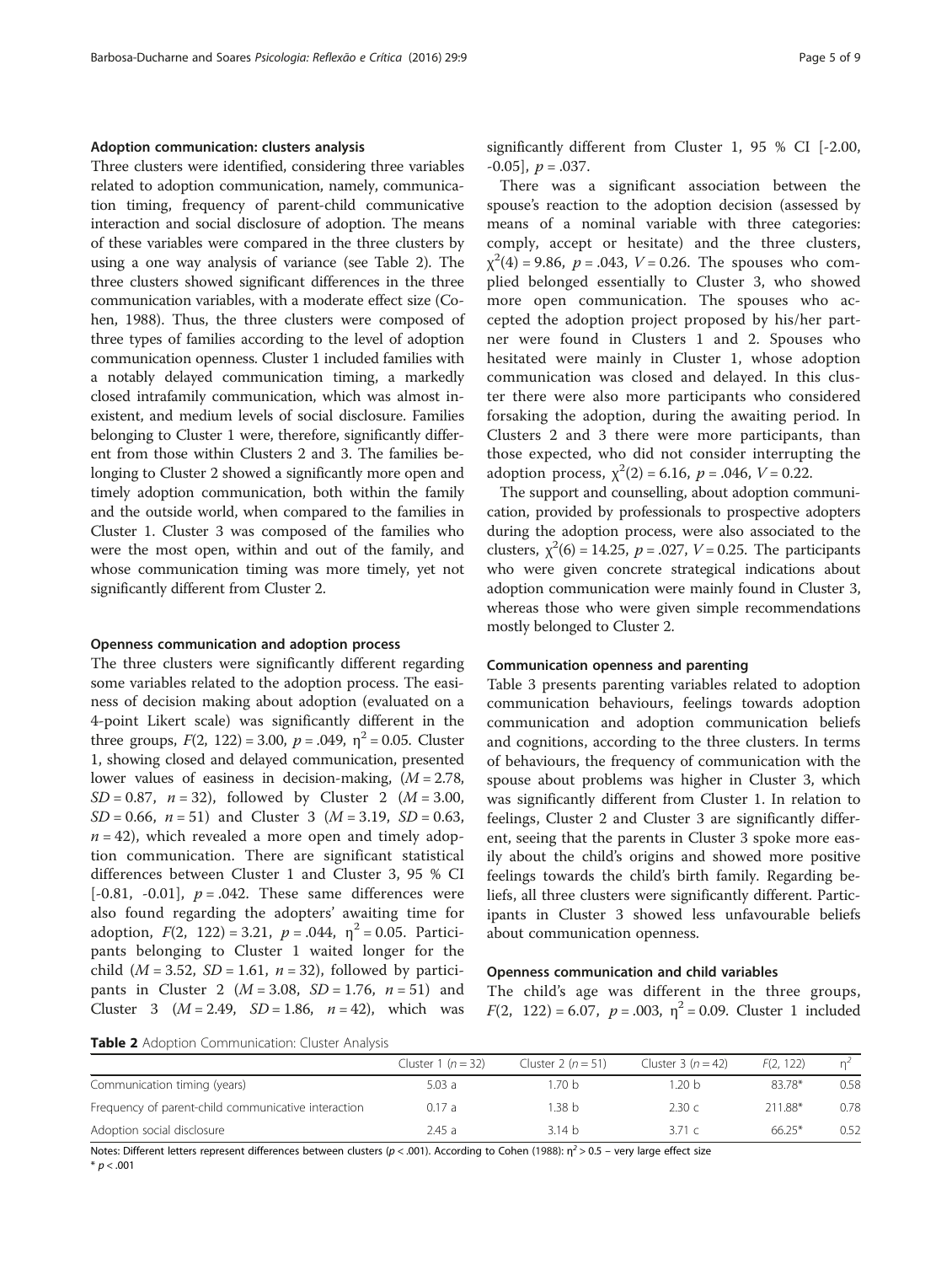<span id="page-5-0"></span>Table 3 Clusters of Adoption Communication and Parenting – ANOVAs

|                                                       | Cluster 1 M | Cluster 2 M | Cluster 3 M | $\vdash$ | р       |      |
|-------------------------------------------------------|-------------|-------------|-------------|----------|---------|------|
| Behaviours                                            | $(n = 32)$  | $(n = 48)$  | $(n = 39)$  | (2115)   |         |      |
| Frequency of communication with spouse about problems | 2.97a       | 3.29a, b    | 3.41 b      | 4.06     | .02     | 0.07 |
| Feelings                                              | $(n = 32)$  | $(n=51)$    | $(n = 42)$  | (2122)   |         |      |
| Easiness in talking about child's origins             | 2.25a       | 2.53a       | 2.93c       | 10.31    | < 0.001 | 0.15 |
| Positive feelings toward child's birth family         | 2.75a, b    | 2.68a       | 2.92 b      | 4.91     | .009    | 0.07 |
| Cognitions                                            | $(n = 30)$  | $(n = 49)$  | $(n=41)$    | (2117)   |         |      |
| Unfavourable beliefs about communication openness     | 2.23a       | 1.88 b      | 1.60 с      | 12.49    | < 0.001 | 0.18 |

Notes: Different letters represent differences between clusters (p < .001). These variables were measured on a 4-point scale. According to Cohen [\(1988](#page-7-0)): η<sup>2</sup>] 0.05 –<br>0.251 – moderate effect size 0.25] – moderate effect size

younger children ( $M = 6.66$ ,  $SD = 2.94$ ,  $n = 32$ ), followed by Cluster 2 ( $M = 8.06$ ,  $SD = 2.82$ ,  $n = 51$ ) and finally Cluster 3 ( $M = 9.00$ ,  $SD = 2.87$ ,  $n = 42$ ), with older children. Cluster 1 and Cluster 3 are significantly different, 95 % CI [- 3.94, - 0.75],  $p = .002$ . Gender also appeared associated with the development of adoption communication openness,  $\chi^2(2) = 8.00$ ,  $p = .02$ ,  $V = .25$ : males had a higher probability of belonging to Cluster 1 and females had a higher probability of belonging to Cluster 2 or 3. According to the parents' perspective, the child's behaviours were relatively different in relation to adoption communication openness. Table 4 shows the significant associations between the child's behaviour regarding adoption communication, according to the parents' perspective, and the respective clusters. This table presents the real number of participants in each cluster, as well as the expected one. Children in Cluster 1 and 2 have a more closed and passive behaviour than the one expected, whereas children in Cluster 3 have a more opening and active behaviour in adoption communication within the family.

#### **Discussion**

This study aimed at exploring the process of adoption communication openness in the participating families. Data showed differences between the families along an adoption communication openness continuum, ranging from families with strictly closed communication (the child did not know he/she had been adopted), families who just simply revealed the adoption status, to other families with an open and frequent adoption communication. The results showed the complexity of this phenomenon (adoption communication as being both universal and specific at the same time), which differed according to each family. Furthermore, results also highlighted the difficulty that some participating parents had in managing this task and in understanding adoption communication as a process rather than a single moment in time. Revealing adoption is only a small part of the adoption communication process which involves, not only the act of sharing the information, but also the feelings, doubts, frustrations and joys that the adoptee and adopters may naturally feel about their adoption status (Palacios, [2012\)](#page-8-0).

| <b>Table 4</b> Associations between Clusters and Child's Behaviours towards Adoption Communication |  |
|----------------------------------------------------------------------------------------------------|--|
|----------------------------------------------------------------------------------------------------|--|

|                                                             |            | Cluster 1    | Cluster 2      | Cluster 3      | $x^2$ (2) | р      | V    |
|-------------------------------------------------------------|------------|--------------|----------------|----------------|-----------|--------|------|
| The child refuses to talk about adoption                    | $\sqrt{n}$ | 2            | 16             |                | 13.31     | .001   | 0.37 |
|                                                             | Exp.       | 1.2          | 9.8            | 8.1            |           |        |      |
| The child never initiates a conversation about adoption     | $\sqrt{n}$ | 3            | 21             | $\overline{4}$ | 12.86     | .002   | 0.36 |
|                                                             | Exp.       | 1.7          | 14.4           | 11.9           |           |        |      |
| The child doesn't show curiosity about adoption or the past | $\sqrt{n}$ | 4            | 30             | 6              | 20.80     | < .001 | 0.46 |
|                                                             | Exp.       | 2.4          | 20.6           | 17             |           |        |      |
| As the child was growing up, more questions were asked      | $\sqrt{n}$ | $\mathbf{0}$ | 13             | 21             | 9.48      | .009   | 0.31 |
|                                                             | Exp.       | 2.1          | 17.5           | 14.4           |           |        |      |
| The child talks easily about adoption                       | $\sqrt{n}$ | 2            | 30             | 37             | 13.34     | .001   | 0.37 |
|                                                             | Exp.       | 4.2          | 35.5           | 29.3           |           |        |      |
| The child speaks frequently about adoption                  | n          | $\mathbf 0$  | $\overline{4}$ | 11             | 7.17      | 0.28   | 0.27 |
|                                                             | Exp.       | 0.9          | 7.7            | 6.4            |           |        |      |

Notes:  $n = n$  real; Exp. = n expect. According to Cohen ([1988](#page-7-0)): V] 0.25 - 0.5] - large effect size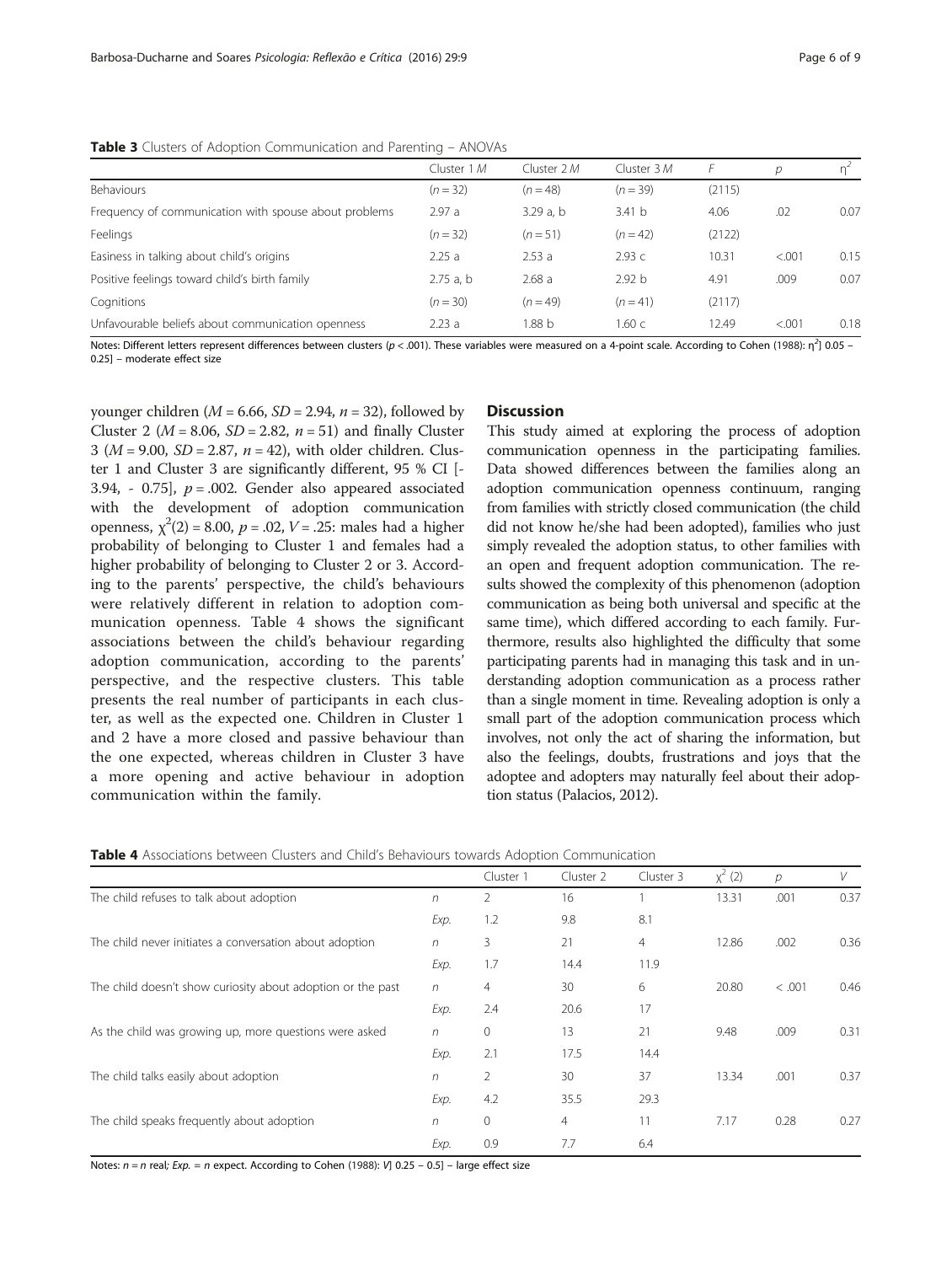Frequency of the communicative interaction between parents and children was low, and there was a cycle of closed communication, as mentioned by Palacios and Sanchez-Sandoval [\(2005\)](#page-8-0): parents do not talk because children do not ask questions and children do not ask questions because they do not feel enough communication openness on behalf of the parents.

Results also highlighted the relevance of prior preparation and training for prospective adopters. It should be referred that in Portugal adoption preparation was only instilled in 2010 and only now has it become compulsory by law. Nevertheless, it should be said that the participants in this study did not have any training because they adopted prior to 2009. Adoption professionals should prepare prospective adopters for the complexity of this process and promote their skills in order to understand the importance of answering to the adopted child's needs, besides managing this adoption communication process, which as referred by Brodzinsky ([2005](#page-7-0)), does not just depend on the amount of existing information about the child's past. It should be possible to talk about what is known, as well as, what is not known when searching for answers as a family. This study found that simple recommendations or rather concrete communication strategies given to prospective adopters were associated to different levels of adoption communication openness later within the family. These types of professional intervention were part of the assessment and selection process and not of training programmes, as above mentioned.

Furthermore, data revealed that parents postponed adoption revelation to the time when children started school. Possibly they were afraid that, once at school, the child would be told about his/her adoption by someone else. These same results could be better explained according to contextual variables. The community's acceptance and social insight on adoption can influence the process of adoption communication openness within the family. Similar to what happens in Brazil (Maux & Dutra, [2010](#page-8-0); Merçon-Vargas et al., [2014](#page-8-0)), in Portugal it is also seen as an "alternative", "second best" option and the birth family is still described as the "natural family" and birth parents are still seen as "real parents". Adoption language is full of myths and stereotypes, displaying differential and discriminatory treatment of adoptive families, adopters and adoptees. Future research should consider the role played by contextual variables related to adoption social beliefs in order to explain the process of adoption communication openness.

This study allowed for the identification of three different groups of families, within the heterogeneity of the participating adoptive families, according to adoption communication openness. Two groups at opposing ends showed contrasting characteristics (Clusters 1 and 3) and the third intermediate group presented particular features (Cluster 2). Cluster 1, titled Delayed and Closed Adoption Communication, was composed of the families who had more difficulty in adoption decision-making (having hesitated), who waited longer for the child, who considered backing out during the awaiting time, who found it more difficult to talk to his/her spouse about problems, who were challenged in speaking about the child's birth family and who revealed more unfavourable beliefs about adoption communication openness. The children belonging to these families were younger and most of them were male. Cluster 2, called Timely and Opening Adoption Communication, was characterised by a timely communication timing, showing a kind of communication which was not totally flowing nor highly frequent. This intermediate group stood out from the others regarding the lack of empathy felt towards the birth family by showing less positive feelings in this respect. Since the adoptees in Cluster 1 did not know they had been adopted, it was the ones belonging to Cluster 2 who presented more closed adoption communication. Cluster 3, labelled Timely and Open Adoption Communication, included the families who found it easier to decide in favour of adoption, who waited less for the child, who did not consider backing out of the process during the awaiting time, who received concrete strategies on adoption communication provided by professionals, who talked more openly about problems as a couple, who spoke more easily about the child's origins, who showed more empathy towards the birth family and who presented less unfavourable beliefs about adoption communication openness. These were families who achieved a higher level of adoption communication openness and consequently the children belonging to these families, who were older and mostly female, showed more open adoption communication behaviours, higher curiosity and were able to speak more easily and frequently about adoption.

These results support the understanding that adoption communication is a developmental process which does not only start at the child's arrival to the family, but rather evolves throughout the adoption process from the moment the parents decide to adopt. This study allowed for the definition of indicators in adoption communication openness which were evident along the adoption process. These indicators are related to the adoption decision-making, as well as the adoption process itself, seeing that a higher awaiting time normally corresponded to the wish for younger children or even a lower level of parenting skills in order to answer responsively to the child's needs. Furthermore, the results highlight that adoption communication is essentially an interactive process as stated by Le Mare and Audet ([2011\)](#page-8-0). Both parents and children interact in the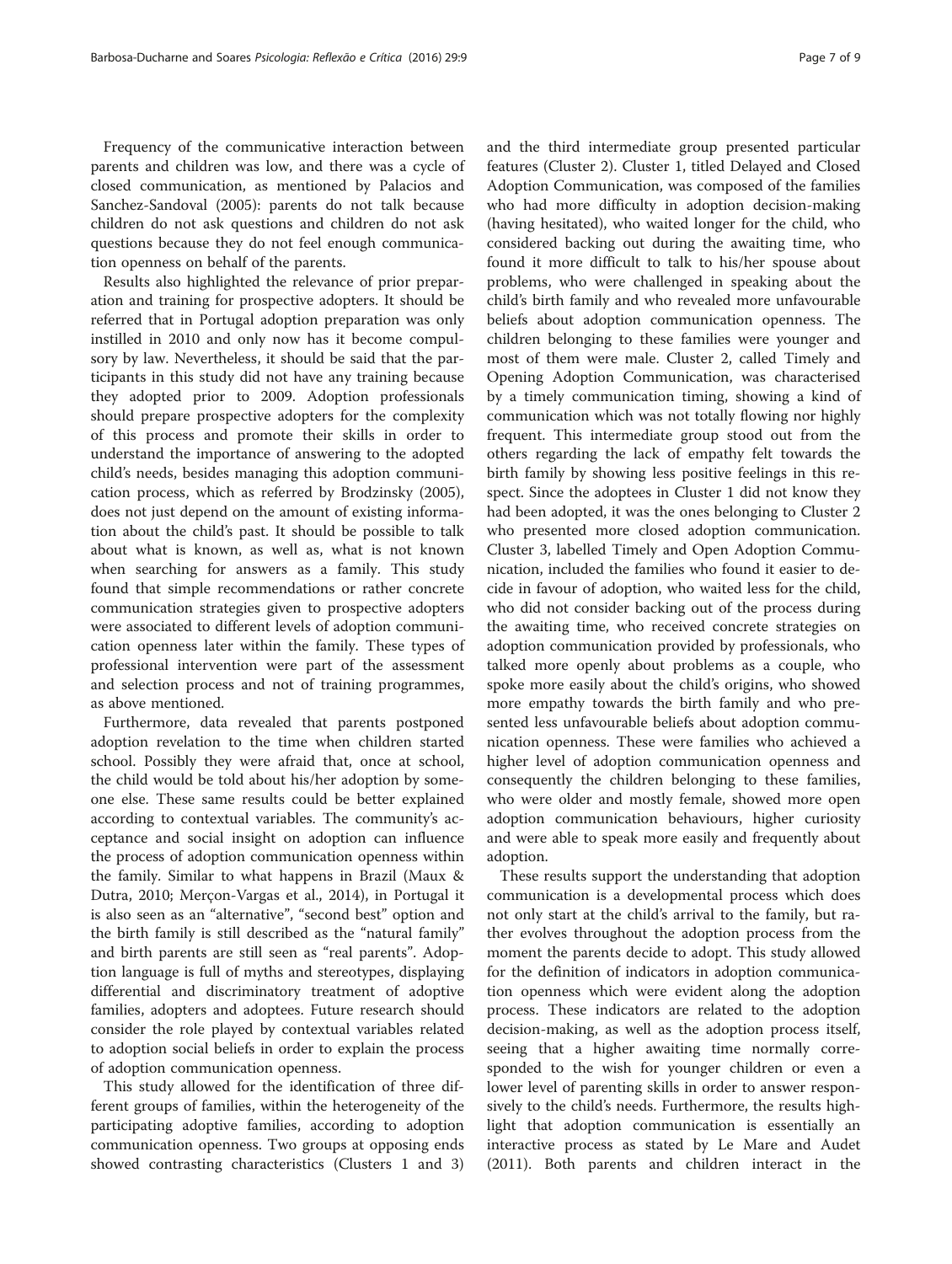<span id="page-7-0"></span>promotion of the adoption communication openness. The adoptees who were more curious and spoke more openly about adoption belonged to families in which parents also communicated more openly as a couple about everything and where there was more empathy towards the adoptee's origins and life story. In other words, adoption communication is a dynamic developmental process whose openness is strengthened through parent-child interaction. Furthermore, it can also be related to other variables regarding the family interaction and dynamics, such as attachment, general communication patterns, socio-emotional competence and reflective functioning. These have not been studied in this paper, but could eventually explain this process and be included in future research.

The results also show that some variables related to the adoption process and parental behaviour are associated to the development of the adoption communication openness and can be changed with the help of skilled professionals. It should also be pointed out that this process can be redeemed in any phase of the adoptive families' life span. This is true even for families with a delayed and more closed communication who can develop a better level of adoption communication openness, through skilled professional intervention. Consequently, the results translate into adoption policies and professional practices, not only in terms of the relevance of prospective adopters' training, but also in terms of designing evidence-based adoption practices. For maximum efficiency, professional intervention should break the boundaries of the work done only with prospective adopters and adoptive families and take on a larger social context which favours a change in the social image of adoption, as recommended by Maux and Dutra [\(2010\)](#page-8-0).

#### Conclusion

Finally it should be specified that the analysis of the process of adoption communication openness which is presented in this paper, only includes the parents' perspective. This is obviously one of the limitations of this study. Future research should consider the child's view point in the analysis of the variables approached in this study. Moreover, variables related to adoption communication should also be analysed qualitatively, for example in terms of physical and emotional availability to talk about the subject, emotional attunement and narrative coherence of the discourse. These variables should not be limited to quantitative indicators of communication frequency. In spite of these limitations, this study approaches the process of adoption communication openness in adoptive families, which empirically supports the development of professional intervention in order to promote adoption communication openness.

The authors declare that they have no competing interests.

#### Author's contributions

Research, data collection, analysis and writing of the manuscript were joint contributions of both authors. Both authors read and approved the final manuscript.

#### Received: 9 March 2016 Accepted: 7 April 2016 Published online: 14 April 2016

#### **References**

- Barbosa-Ducharne M, Barroso R. Análise intergeracional do processo de adoção: Avós, pais e filhos [Intergenerational analysis of the adoption process: Grandparents, parents and children]. AMAzônica: Revista de Psicopedagogia, Psicologia Escolar e Educação [Amazónica: Journal of Psychopaedogogy, School Psychology and Education]. 2012; 8(1): 185-209. Retrieved from:<http://hdl.handle.net/10216/63869>
- Barbosa-Ducharne M, Ferreira J, Soares J. Communication openness in the adoptive family and the psychological adjustment of adoptees. In: Proceedings of the XV European Conference on Developmental Psychology. Roma: Medimond; 2012b. p. 215–24.
- Barbosa-Ducharne M, Ferreira J, Soares J, Barroso R. Parental perspectives on adoption communication within Portuguese adoptive families: Children/ adolescents. Family Science. 2015;6(1):58–67. doi[:10.1080/19424620.2015.](http://dx.doi.org/10.1080/19424620.2015.1080994) [1080994.](http://dx.doi.org/10.1080/19424620.2015.1080994)
- Barbosa-Ducharne M, Soares J, Ferreira J. Comunicação pais-filhos sobre adoção e desenvolvimento da compreensão do conceito de adoção [Parent-children adoption communication and adoption understanding development]. In: Lopes J, Pinheiro M, Brandão MC, Dias P, Sampaio R, editors. Atas do IV Encontro sobre Maus Tratos, Negligência e Risco na Infância e Adolescência [Proceedings of the IV Meeting on Abuse, Negligence and Risk in Childhood and Adolescence]. Maia: ASAS; 2011. p. 45–9.
- Brodzinsky DM. A stress and coping model of adoption adjustment. In: Brodzinsky DM, Schechter MD, editors. The psychology of adoption. New York: Oxford University Press; 1990. p. 3–24.
- Brodzinsky DM. Reconceptualizing openness in adoption: Implications for theory research and practice. In: Brodzinsky D, Palacios J, editors. Psychological issues in adoption: Research and practice. New York: Greenwood; 2005. p. 145–66.
- Brodzinsky DM. Family structural openness and communication openness as predictors in the adjustment of adopted children. Adopt Q. 2006;9(4):1–18. doi[:10.1300/J145v09n04\\_01.](http://dx.doi.org/10.1300/J145v09n04_01)
- Brodzinsky DM. Children's understanding of adoption: developmental and clinical implications. Prof Psychol Res Pract. 2011;42(2):200–7. doi[:10.1037/a0022415](http://dx.doi.org/10.1037/a0022415).
- Brodzinsky DM, Singer LM, Braff AM. Children's understanding of adoption. Child Dev. 1984;55:869–78. doi[:10.1111/1467-8624.ep12424986.](http://dx.doi.org/10.1111/1467-8624.ep12424986)
- Cohen J. Statistical power analysis for the behavioral sciences. Hillsdale: Lawrence Erlbaum Associates; 1988.
- Departamento de Desenvolvimento Social e Programas do Instituto de Segurança Social, Instituto Público [Departement of Social Development and Programmes of the Institute of Social Security, Public Institute] DSSP do ISS, IP. Adoção Nacional e Internacional. Relatório 2013 [Domestic and Intercountry Adoption Report 2013]. Lisboa: DSSP do ISS, IP; 2014.
- Decreto-lei [Act] 12/98 de 8 de Maio [of 8<sup>th</sup> May].
- Decreto-lei [Act] 185/93 de 22 de Maio [of 22<sup>nd</sup> May].
- Decreto-lei [Act] 274/80 de 13 de Agosto [of 13<sup>th</sup> August].
- Farr RH, Grant-Marsney HA, Grotevant HD. Adoptees' contact with birth parents in emerging adulthood: The role of adoption communication and attachment to adoptive parents. Fam Process. 2014;53(4):656–71. doi[:10.1111/famp.12069](http://dx.doi.org/10.1111/famp.12069).
- Grotevant HD, Perry YV, McRoy RG. Openness in adoption: Outcomes for adolescents within their adoptive kinship networks. In: Brodzinsky D, Palacios J, editors. Psychological issues in adoption: Research and practice. New York: Greenwood; 2005. p. 167–86.
- Grotevant HD, Ruetter M, Von Korff L, Gonzalez C. Post-adoption contact, adoption communicative openness, and satisfaction with contact as predictors of externalizing behavior in adolescence and emerging adulthood. J Child Psychol Psychiatry. 2011;52:529–36. doi:[10.111/j.](http://dx.doi.org/10.111/j.1469-7610.2010.02330.x) [1469-7610.2010.02330.x.](http://dx.doi.org/10.111/j.1469-7610.2010.02330.x)